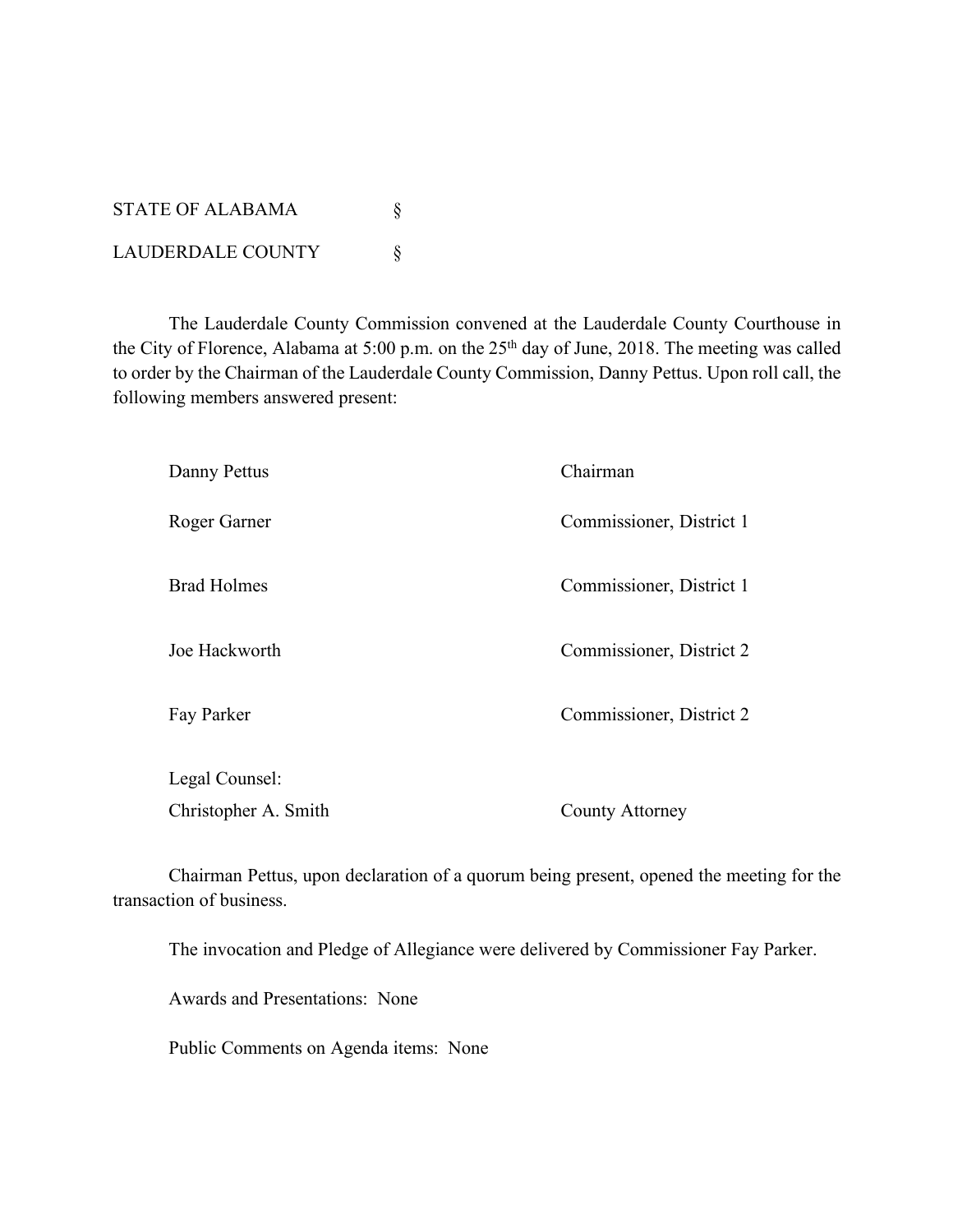Commissioner Parker moved, seconded by Commissioner Garner that all items listed on the regular business agenda be approved for immediate consideration. There being no discussion and upon a vote taken, motion unanimously approved. Agenda is herein recorded and made part of these minutes.

Commissioner Hackworth moved, seconded by Commissioner Holmes that the minutes of the last regular meeting of the Commission be approved for recording. There being no discussion and upon vote taken, motion unanimously approved.

Commissioner Parker moved, seconded by Commissioner Hackworth to approve a resolution to authorize contract amendment number one to the agreement for professional services with Garver, LLC related to ALDOT Project No. ACBRZ62120 – ATRIP (010) - replace bridges on Lauderdale County Road 10 over Cypress Creek and Cypress Creek Relief. The amendment will increase the Not-To-Exceed amount in section three of the original contract from two hundred forty six thousand three hundred seventy dollars to two hundred ninety six thousand two hundred ninety seven dollars. There being no discussion and upon a vote taken, motion unanimously approved. Resolution and contract amendment are herein recorded and made a part of these minutes.

Commissioner Holmes moved, seconded by Commissioner Garner to approve out of state travel for Lauderdale County Engineer, Eric Hill, to Nashville, Tennessee. Mr. Hill will be representing the Lauderdale County Commission at the 2018 National Association of Counties Annual Conference. The conference is July  $13<sup>th</sup>$  through July  $16<sup>th</sup>$ , 2018. There being no discussion and upon a vote taken, motion unanimously approved. Travel is approved and made part of these minutes.

Commissioner Hackworth moved, seconded by Commissioner Parker to approve Commission Chairman, Danny Pettus, to serve as the Lauderdale County Representative on the 2018-2019 Alabama Association of County Commissions of Alabama. There being no discussion and upon a vote taken, motion unanimously approved. Motion approved and made part of these minutes.

Commissioner Parker moved, seconded by Commissioner Holmes to approve the Insolvents, Errors, and Taxes in Litigation for 2017 and Uncollected Insolvents and Taxes in Litigation for Previous Years. There being no discussion and upon a vote taken, motion unanimously approved. The final settlement list for Insolvents, Errors, and Taxes in Litigation for 2017 and the Uncollected Insolvents and Taxes in Litigation for Previous Years is herein recorded, attached, and made part of these minutes.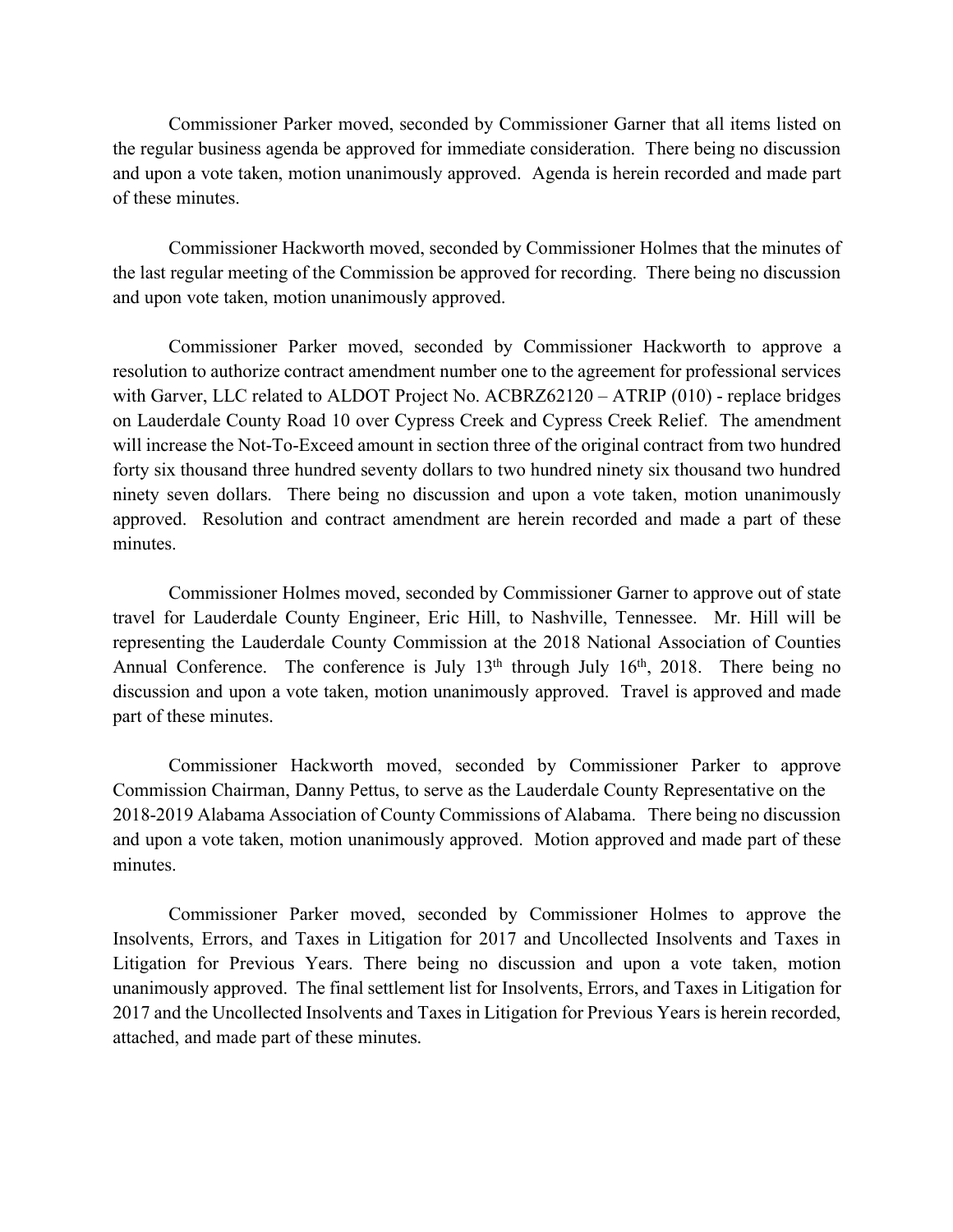In compliance with competitive bid laws of the State of Alabama, sealed bids were advertised for Bid No. 2018-7, "Striping Various Lauderdale County Roads". Bid responses were received, publicly opened and read aloud on June 20<sup>th</sup>, 2018. A bid tabulation sheet was prepared for the Commissions review. Chairman Pettus asked Lauderdale County Assistant Engineer, David Abernathy, for his recommendation. Mr. Abernathy stated three bid packets were sent out and two bids were received. Mr. Abernathy stated that Riverside Traffic Systems of New Albany, Mississippi was the lowest bidder. Commissioner Hackworth asked Mr. Abernathy if the stripping could be done one mile at a time or was it done in groups. Mr. Abernathy said that the stripping could be done in one-mile stretches. Commissioner Garner moved, seconded by Commissioner Parker to approve the low bidder. There being no further discussion and upon a vote taken, motion unanimously approved. Bid awarded to Riverside Traffic Systems of New Albany, Mississippi. Bid tabulation sheet is herein recorded and made a part of these minutes.

In compliance with competitive bid laws of the State of Alabama, sealed bids were advertised for Bid No. LA-2018-1, "Various Print Bids". Bid responses were received, publicly opened and read aloud on June 22nd, 2018. A bid tabulation sheet was prepared for the Commissions review. Chairman Pettus asked Lauderdale County Administrator, Brenda Bryant, for her recommendation. Ms. Bryant stated that there were three bid items and three vendors sent in bids. Ms. Bryant stated that she recommends that Printers & Stationers of Florence, Alabama be awarded the bid on the Brush Creek Park Reservation Cards and the Reappraisal Board of Equalization Cards as they were the lowest bidder on those items. Ms. Bryant stated that she recommends that the License Commission Business Licenses be awarded to First Impressions of Hampton Cove, Alabama as they were the lowest bidder on that item. Commissioner Holmes moved, seconded by Commissioner Parker to approve the bid recommendations of Ms. Bryant. There being no discussion and upon a vote taken, motion unanimously approved. Bids to be awarded as recommended. Bid tabulation sheet is herein recorded and made a part of these minutes.

The invoiced bills were audited, allowed, and ordered to be paid upon a motion by Commissioner Parker and seconded by Commissioner Hackworth. There being no discussion and upon a vote taken, motion unanimously approved.

## CHECKS ISSUED JUNE 11TH, 2018 THROUGH JUNE 24TH, 2018

| <b>GENERAL-SPECIAL</b><br>CHECK # 53549-53600 | \$623,530.02 |
|-----------------------------------------------|--------------|
| AGRI-BUSINESS FUND<br>CHECK # 3646-3650       | \$914.36     |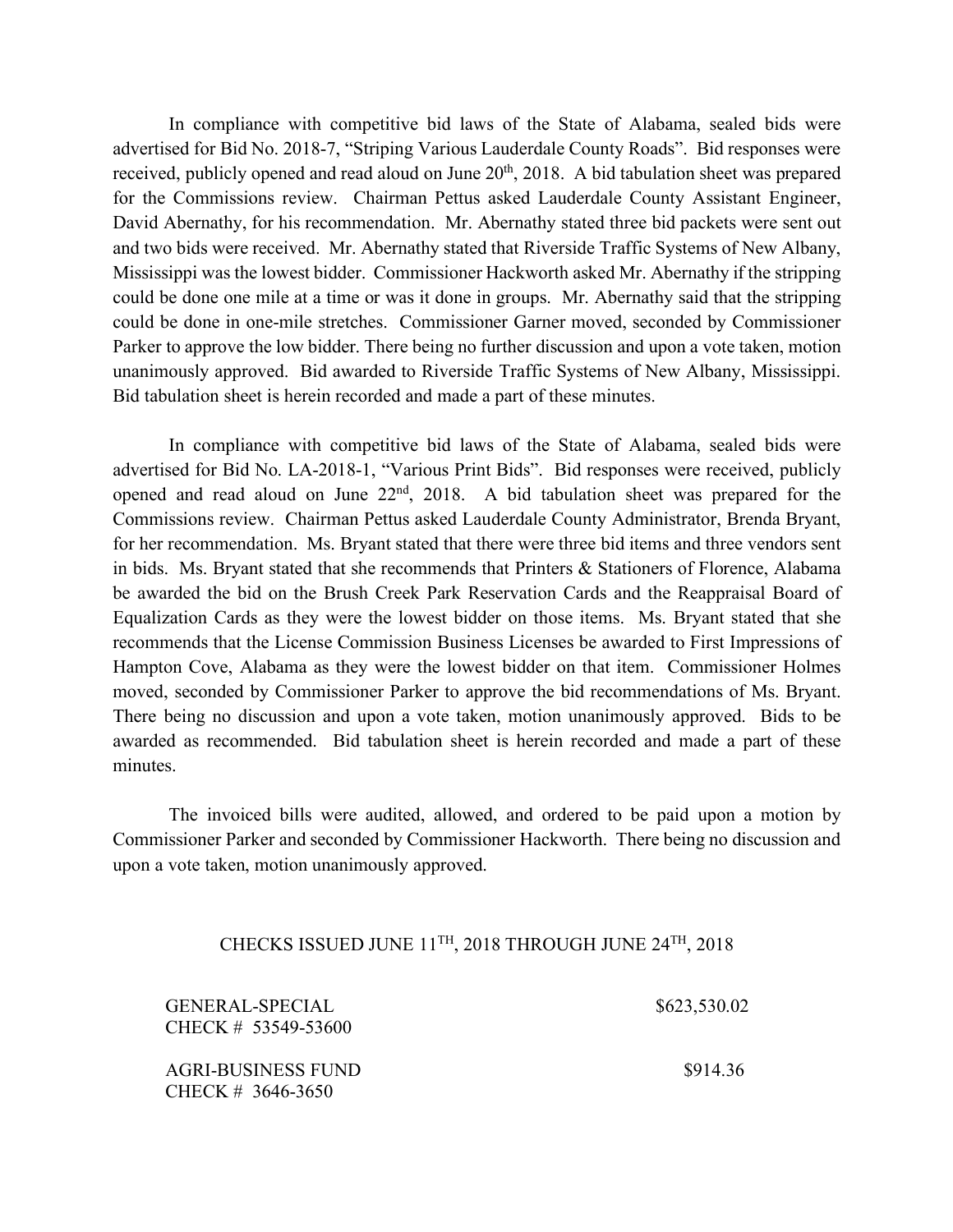| <b>LEPA FUND</b><br>CHECK # 8012-8019                 | \$5,576.21   |  |  |
|-------------------------------------------------------|--------------|--|--|
| <b>GASOLINE TAX FUND</b><br>CHECK # 16754-16770       | \$742,461.87 |  |  |
| PUBLIC BLDG., R & B SPECIAL<br><b>CHECK # 453</b>     | \$750,000.00 |  |  |
| PUBLIC HIGHWAY & TRAFFIC FUND<br>CHECK # N/A          | 0.00         |  |  |
| AL. TRUST CAPITAL IMPROVEMENT FUND<br>CHECK # 339-340 | \$39,156.08  |  |  |
| <b>RRR GASOLINE TAX FUND</b><br><b>CHECK # 659</b>    | \$43,201.70  |  |  |
| <b>REAPPRAISAL FUND</b><br>CHECK #11347-11357         | \$35,578.82  |  |  |
| REAPPRAISAL MONEY MARKET<br><b>CHECK # 567</b>        | \$100,000.00 |  |  |
| TOURISM, REC. & CONVENTION FUND<br>CHECK $#$ 475      | \$977.50     |  |  |
| <b>RSVP FUND</b><br>CHECK # 17130-17137               | \$2,916.48   |  |  |
| <b>CHILD PROTECTION FUND</b><br><b>CHECK # 1218</b>   | \$1,571.03   |  |  |
| <b>SERIES 2001 DEBT SERVICE FUND</b><br>CHECK $#266$  | \$10,953.13  |  |  |
| <b>CDBG FUND</b><br>CHECK $# N/A$                     | 0.00         |  |  |
| <b>SOLID WASTE FUND</b><br>CHECK # 7258-7277          | \$384,193.70 |  |  |
| <b>ACCOUNT PAYABLE FUND</b><br>CHECK # 40336-40383    | \$197,308.09 |  |  |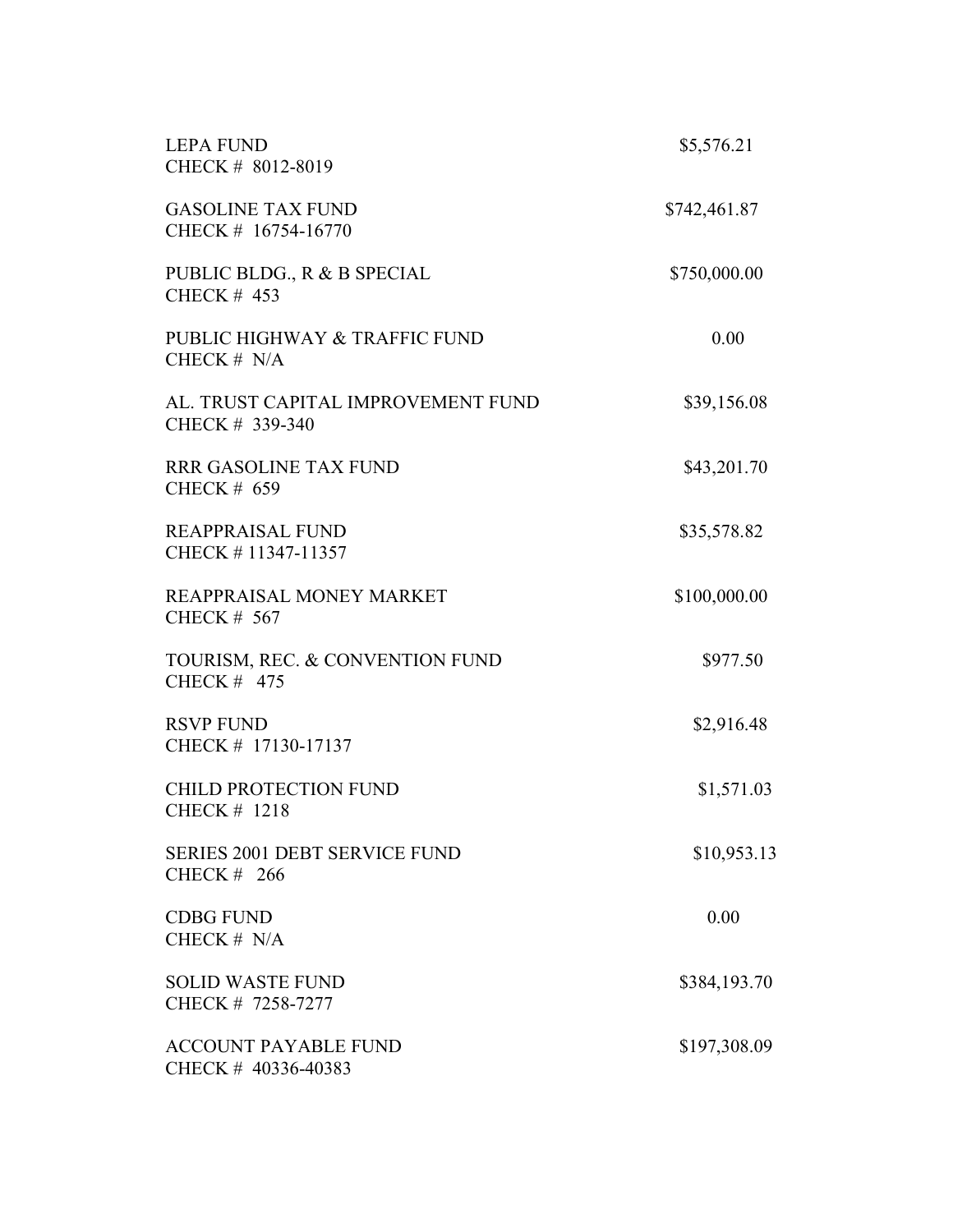| FIRE PROTECTION FEE FUND<br>CHECK $# N/A$        |       | 0.00           |
|--------------------------------------------------|-------|----------------|
| INDUSTRIAL DEVELOPMENT TAX FUND<br>CHECK $# N/A$ |       | 0.00           |
| <b>TOBACCO TAX FUND</b><br>CHECK $# N/A$         |       | 0.00           |
| <b>TVA TAX FUND</b><br>CHECK # 5641-5654         |       | \$393,971.92   |
|                                                  | Total | \$3,332,310.91 |

Scheduled Public Hearings: None

Staff Reports: None

Public Comment Period:

Mayor Jimmy Glass of 2488 County Road 52, Florence, Alabama, stated that he wanted to thank the Lauderdale County Commissioners for their support of the Anderson Founders Day event that was held on June 16<sup>th</sup>, 2018 and that a good time was had by all. Mayor Glass stated that he appreciated Commissioner Holmes and Commissioner Garner attending the Founders Day celebration and he also wanted to thank the Lauderdale County Road Department and the Sheriff's Department for their support. Mayor Glass stated that the Sheriff did great with the children at the celebration.

Andy Frith of 310 Roxie Street, Florence, Alabama, asked the Commissioners to consider joining the City of Florence and the Florence-Lauderdale Public Library in funding an off-duty Florence police officer for certain hours to help control the security of the library. The cost to complete the fiscal year would be three thousand seven hundred and seventy dollars for each funding department. Commissioner Parker asked if they were still having problems at the library and the library's interim Director, Abby Carpenter, stated that they are still finding used needles in the restrooms and that they have cut the security hours from forty hours to twenty-nine hours. Ms. Carpenter stated that some of the issues have leveled out since the last meeting discussing library security.